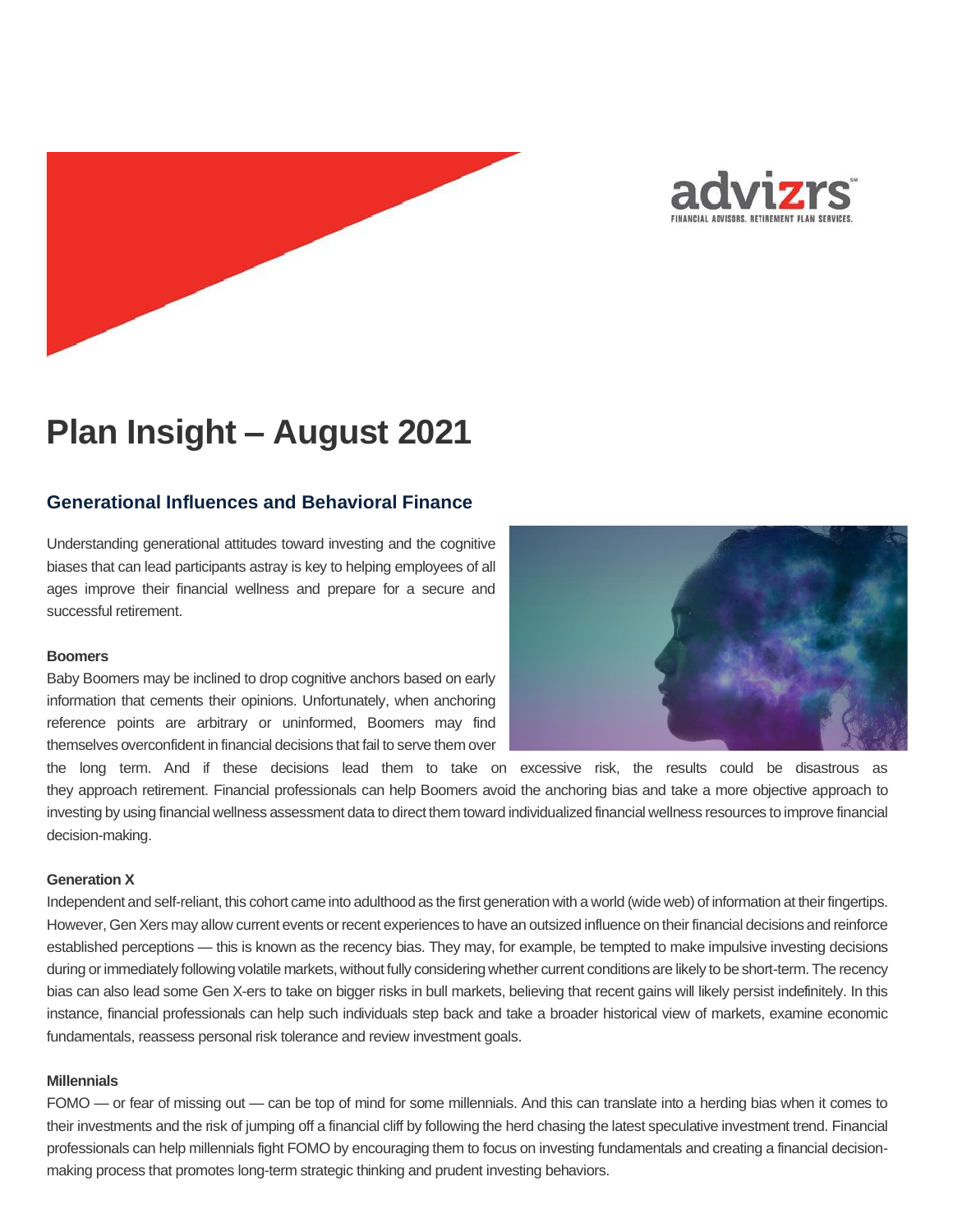## **Gen Z**

Gen Z values the control that knowledge and information gives them, having literally grown up knowing how to search for it online. As a result, they may be less reliant on more conventional learning settings and modalities. They came of age during a period of economic turmoil and (somewhat surprisingly) often value the stability of a traditional job over freelancing. And these young adults already recognize the importance of regular saving and investing. Time will tell whether this pragmatic and analytical tendency will turn out to be an asset for their financial decision-making over the long term. In the meantime, financial professionals can help Gen Z-ers take advantage of the benefits of investing early — and hopefully they'll be less susceptible to retirement challenges in the future.

## **Bottom Line**

Even though there are generational components to behavioral finance, every employee is unique in their beliefs, attitudes and goals. An individualized assessment platform helps financial professionals tailor solutions to all employee needs, no matter their age or level of investment experience.

#### Sources

<https://www.schwabassetmanagement.com/content/why-behavioral-finance-is-important-todays-market-environment> <https://www.mckinsey.com/industries/consumer-packaged-goods/our-insights/true-gen-generation-z-and-its-implications-for-companies>

## **Measuring Financial Wellness**

Establishing financial wellness metrics has become increasingly important over the last year. The COVID-19 pandemic has created economic hardships for many American families, depleting emergency funds for some and forcing others to take on additional debt to cover necessary expenses. At work, the resulting stress can lead to increased absenteeism, decreased productivity and greater health care costs for plan sponsors.

Helping employees improve financial wellness is key to mitigating a number of these risks. A 2019 EBRI survey found top reasons organizations provide financial wellness programming include: enhanced satisfaction (46%), reduced financial stress (42%), increased retention (35%) and improved utilization of employer benefits (35%). But in order to tell if what they're doing is making a meaningful impact, organizations need appropriate metrics to gauge the extent to which their financial wellness program is meeting both company and employee objectives.

## **Two Types of Financial Wellness Metrics**

To assess the effectiveness of a financial wellness program, appropriate metrics tailored to program goals should be established for both individual participants and the organization as a whole.



**Individual Measures.** An assessment of financial wellness should not begin and end with a participant's 401(k) contribution rate — and according to the Retirement Advisor Council, it should be done periodically. A Financial Health Assessment could look at a wide cross section of financial behaviors above and beyond retirement planning, including: emergency savings, budgeting, asset protection, estate planning and debt management. Employees are encouraged to take the assessment periodically to monitor progress.

**Organizational Measures.** These can include company-wide retirement plan participation rates as well as various program engagement measures such as web portal activity, webinar enrollment and registration for group and

one-on-one consultations. Aggregate quantitative participant data allows plan sponsors to determine the efficacy of financial wellness programming on a broader scale. According to the Society for Human Resource Management, complementary qualitative data can also be readily obtained through informal surveys, employee focus groups and exit interviews.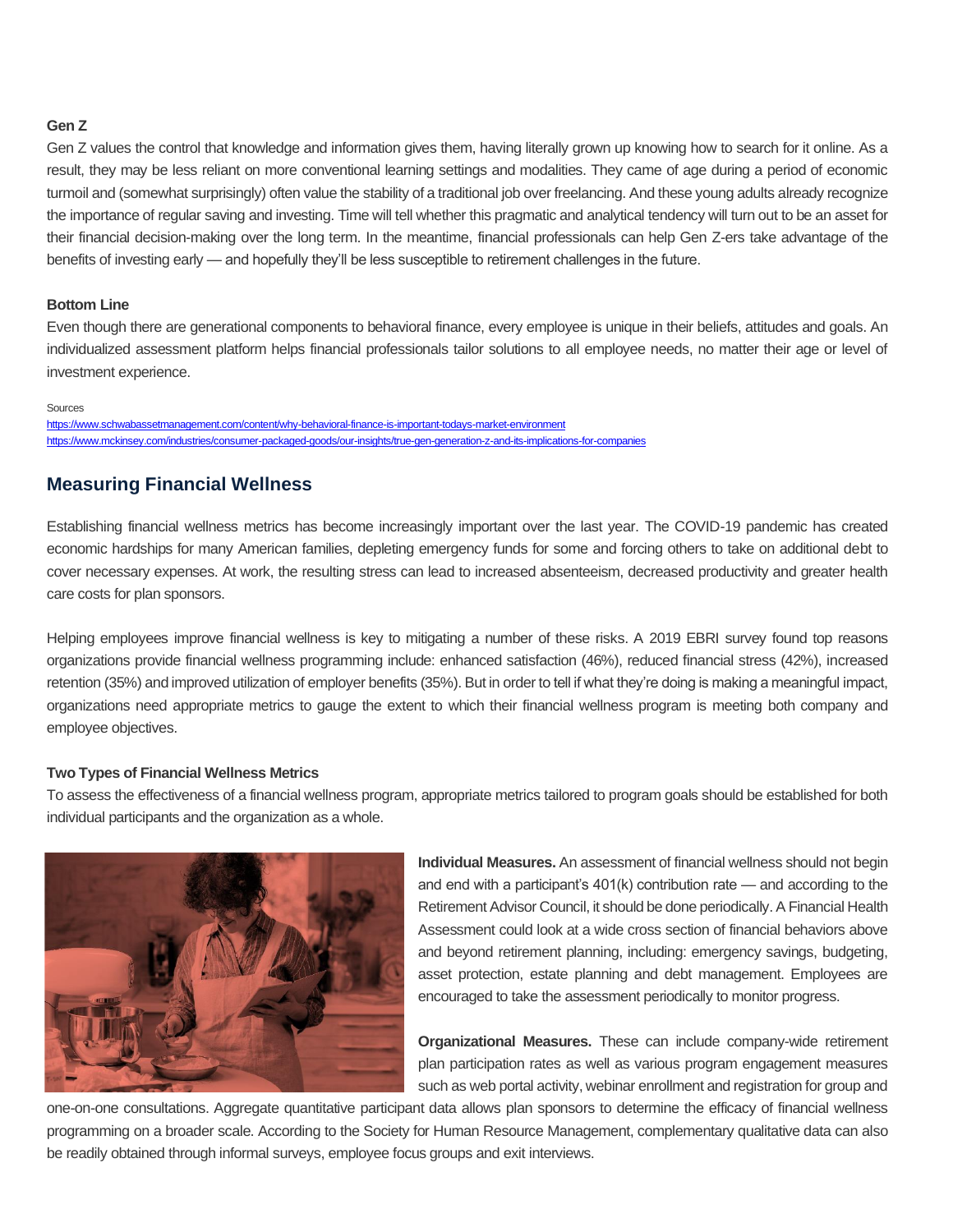## **Utilizing Financial Wellness Data**

More important than merely collecting financial wellness data, however, is using it to benefit workers — and the organization. Upon completion of a financial assessment, a participant's overall score is broken down into four components based on employee reports of their needs and goals: retirement readiness, protection planning, personal finance behaviors and investment planning.

Armed with this information, financial professionals can develop a customized action plan based on identified priorities. Resources tailored to a participant's financial wellness assessment might include group workshops, one-on-one meetings and online educational materials. Aggregate employee data can help sponsors more effectively evaluate their program's efficacy, utilization and ROI.

As areas of concern are identified, additional resources should continually be developed and deployed to address them.

Sources

<https://www.shrm.org/resourcesandtools/hr-topics/benefits/pages/take-steps-to-measure-and-enhance-financial-wellness-success.aspx> [https://www.ebri.org/docs/default-source/fast-facts/ff-338-fwrc2019-10oct19.pdf?sfvrsn=cbe03c2f\\_8](https://www.ebri.org/docs/default-source/fast-facts/ff-338-fwrc2019-10oct19.pdf?sfvrsn=cbe03c2f_8) <https://www.plansponsor.com/measuring-success-financial-wellness-programs/> [https://www.retirementadvisor.us/pdf/Research\\_Rpt\\_Employee\\_Engagement\\_R5.pdf](https://www.retirementadvisor.us/pdf/Research_Rpt_Employee_Engagement_R5.pdf)

# **Retirement Plan Document Retention: What Should Fiduciaries Keep?**

ERISA requires employers to retain certain documents. These records are critical if your plan were ever to be challenged by the IRS, DOL or plan participants.

We recommend saving the following in some type of fiduciary briefcase:

- Agendas
- **Fiduciary Investment Reviews**
- **Meeting Minutes**
- Plan Governance Documents (such as):
	- o Board Resolutions
	- o Charters
	- o Acceptance/Resignations
- **Plan Reviews**
- **Educational Materials**

In addition, we recommend that you include other important documents for future retrieval such as:

- Plan Documents
- **Amendments**
- SPDs
- SMMs
- Plan Policies
- Participant Educational Materials
- **Third Party Contracts**

Develop a system to make it easy for you to review, update, preserve and properly dispose of documents. If you are ever challenged, an organized system can mean the difference between a quick minimal dispute or a lengthy, drawn-out costly battle.